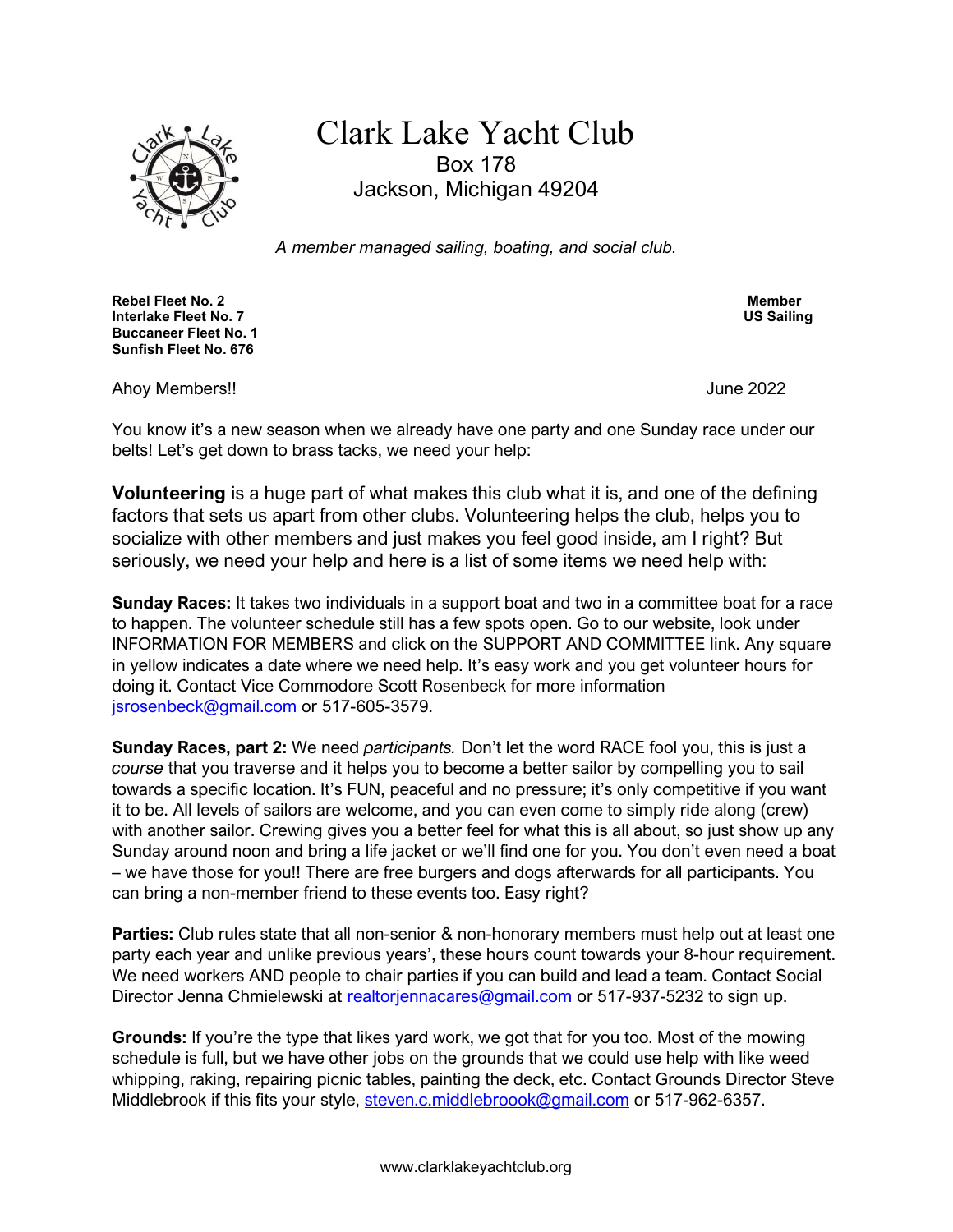Sailing: We need help completing the training of our students graduating from our Learn2Sail classes. We need members to take these recruits out on the water. This can also count towards work hours because new sailors often become new members. You can use your own boat or a club boat. Contact Rear Commodore and Instructor Bruce Chipman at chipcrew@sbcglobal.net or 517-474-0921.

House: This year we are attempting to use members for the weekly cleaning of the bathhouse. There may be other jobs in and around the house that could be done as well. If you think this work is in your wheelhouse, contact Ann O'Harris at **oharrisa@gmail.com** or 734-476-7905.

#### News:

Referral Program goes on hiatus – that's right, we've finally reached the number of members where we no longer need a Referral program. No more \$200 bonuses as of now, however we will still waive initiation fees for siblings of current members. We know we are a great value.

Yearbooks are in! Blue cover yearbooks are now available in the (lakeside) porch so grab the one with your name on it. The business card can sometimes be used at other yacht clubs around the state for entry.

New Member Brunch: This is an annual party for all our newest members where we, the old membership, buy brunch for our new friends and get to know one another. It is scheduled for this Sunday, 6-12, at 9am. The menu is amazing and the price reasonable; remember you are paying to feed our new members and yourselves. We need to know in advance if you are coming so click the link that was emailed to you or contact Ann O'Harris at oharrisa@gmail.com or 734-476-7905.

New Members: Please join me in welcoming new members Katie and Jeffrey Hawkins along with their kids Mackenzie, Nicholas & Lauren. Also, please welcome returning members Rick & Melinda Hawley.

Donations: We appreciate the following:

- A propane BBQ grill was donated by the Sokoll's. We haven't found a permanent resting place for this yet, but please remember to move the grill away from the bathhouse before using and turn off the gas when finished using the grill.
- 4 outdoor tables were donated by the Huyssen's.
- An anonymous donation of \$750 was received from a member, half as an added tip for the dock vendor and half for a house project.
- If you would like to donate extra money towards a specific project at the club, we would be happy to accept it.

In remembrance:

• Past commodore and super member Kathy Shaw passes away recently.